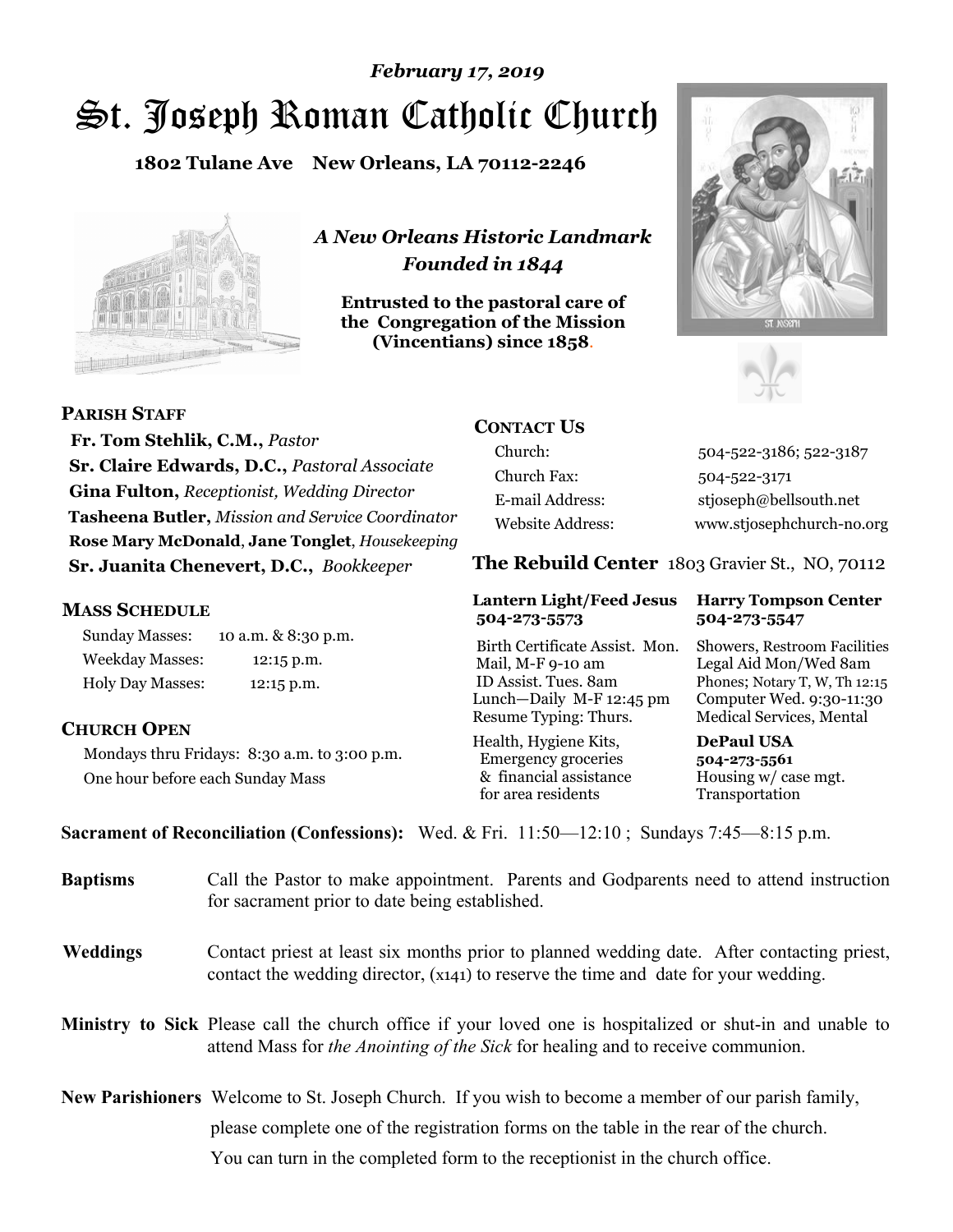# **Sixth Sunday in Ordinary Time February 17, 2019**



 **10:00 am** *St. Joseph Parishioners and Benefactors*

 **8:30 pm Joseph Morales, Jr. +; Bell Sisters +: Shirley Tonglet +; Elaine Wilcox; Esther Eble +**

|                                                                                    | <b>READINGS FOR THE WEEK</b>                                            |
|------------------------------------------------------------------------------------|-------------------------------------------------------------------------|
| Monday, February 18, 2019—<br>12:15 p.m. Aubry & Collin Ganus +                    | Sunday, Feb. $17$ One in Faith #1052                                    |
| Tuesday, February 19, 2019-                                                        | Mon.: Gn 4:1-15, 25; Ps 50:1-26; Mk 8:11-13                             |
| 12:15 p.m. Fr. Tom; Giselle Ford                                                   | Tues.: Gn 6:5-8; 7:1-10; Ps 29:1-10; Mk 8:14-21                         |
| Wednesday, February 20, 2019-St. Peter Damian                                      | Wed.: Gn 8:6-22; Ps 116:12-19; Mk 8:22-26                               |
| 12:15 p.m. Joseph & Philippa D'Alfonso                                             | Thurs.: Gn 9:1-13; Ps 102:16-23; Mk 8:27-33                             |
| Thursday, February 21, 2019—                                                       | Friday: 1 Pt 5:1-4; Ps 23:1-3, 4-6; Mt 16:13-19                         |
| 12:15 p.m. Tonglet Family                                                          | Sat.: Heb 11:1-7; Ps 145:2-5, 10-11; Mk 9:2-13                          |
| Friday, February 22, 2019—Chair of St. Peter, Apostle<br>$12:15$ p.m. Jane Tonglet | 1 Sam 26:2-23; Ps $103:1-13$ ;<br>Sunday:<br>1 Cor 15:45-49; Lk 6:27-38 |

#### **YOUR PRAYERS ARE ASKED FOR THE FOLLOWING PARISHIONERS , WHO ARE IN NEED OF HEALING:**

 Anthony Blaise, Clarke Bordelon, Lawrence & Mamie Brown, Cheryl Butler, Beverly Cook, John Caron, John & Kathleen Gebbia, Sylvia Daily-Powell, Joseph Delay, Bernardine Dupre, Terry Eggleston, Linda Elwood, Heather Faircloth, Frances Fiegler, Darrell & Ramona Ford, Mark Eiserloh, Shirley Gaither, Roselyn Hansen, Sarah Hollier-Watkins, Marvin Johnston, Jim Karam, Bill Kroetz, Bette & Ken Kussman, Nowell Lacking, Landy Lanza, James Leung, Andrew Marino, Sara Marino, Priscilla Martin, Karen McCoy, Hazel McMiller, Donna Moore, Susan Orkus; Tina Roderfeld, Irelia Robinson; Bernie Saul; Pippy Sanders, Mary Ellen Seo, DC; Anita Schexnayder; Louise Sonnier, Malcolm Taylor, Mel & Gaspar Schiro; Fr. Tom Stehlik, CM, Jane Tonglet, Fritz Tripkovich, George Tripkovich, Georgiana Prevost, Marion Vaughn, Juanita Ware, Warren Webster, Cathleen Ward, Helen Wilson, Mary Willis, Lynn Williams, Charlie & JoAnn Slocum.

#### **SANCTUARY CANDLE AND MASS INTENTIONS**

 The Sanctuary Candle is burning this week to pray for the **Pinera Family.** To reserve a date to burn the Candle in memory of someone or for a special intention, please call the church office (522-3186). The Sanctuary Candle offering is \$15 for two weeks. The offering for Mass intentions is \$5.00 per Mass.

### **Love: the greatest gift… the gift of self**

 The Reign of God comes about because people commit to reversing their lives completely, to embracing new vision, new values. Today, many popular television shows exploit an unattractive side of human nature by pitting contestants against one another, even to the point of performing dangerous stunts or devious schemes, to gain money or advantage over the others.

 At the liturgy, we counter that impulse by committing ourselves to live generously. In response to Christ's total gift, we offer bread and wine as the emblems of our lives, our hopes, our joys and sorrows. The bread and wine carried to the altar contain our lives, and by offering our lives to God, we prepare to receive the gift of God's own life. We are to become what we receive: the body of Christ.

 On Sundays, this self‑giving is often accompanied by a collection and procession of gifts for the poor and money for the upkeep of the parish. There are certainly other methods of collecting money, some perhaps more efficient. Yet the act of giving from our abundance, and attending to the needs of the poor, opens us up to participation in the changes the Reign of God requires.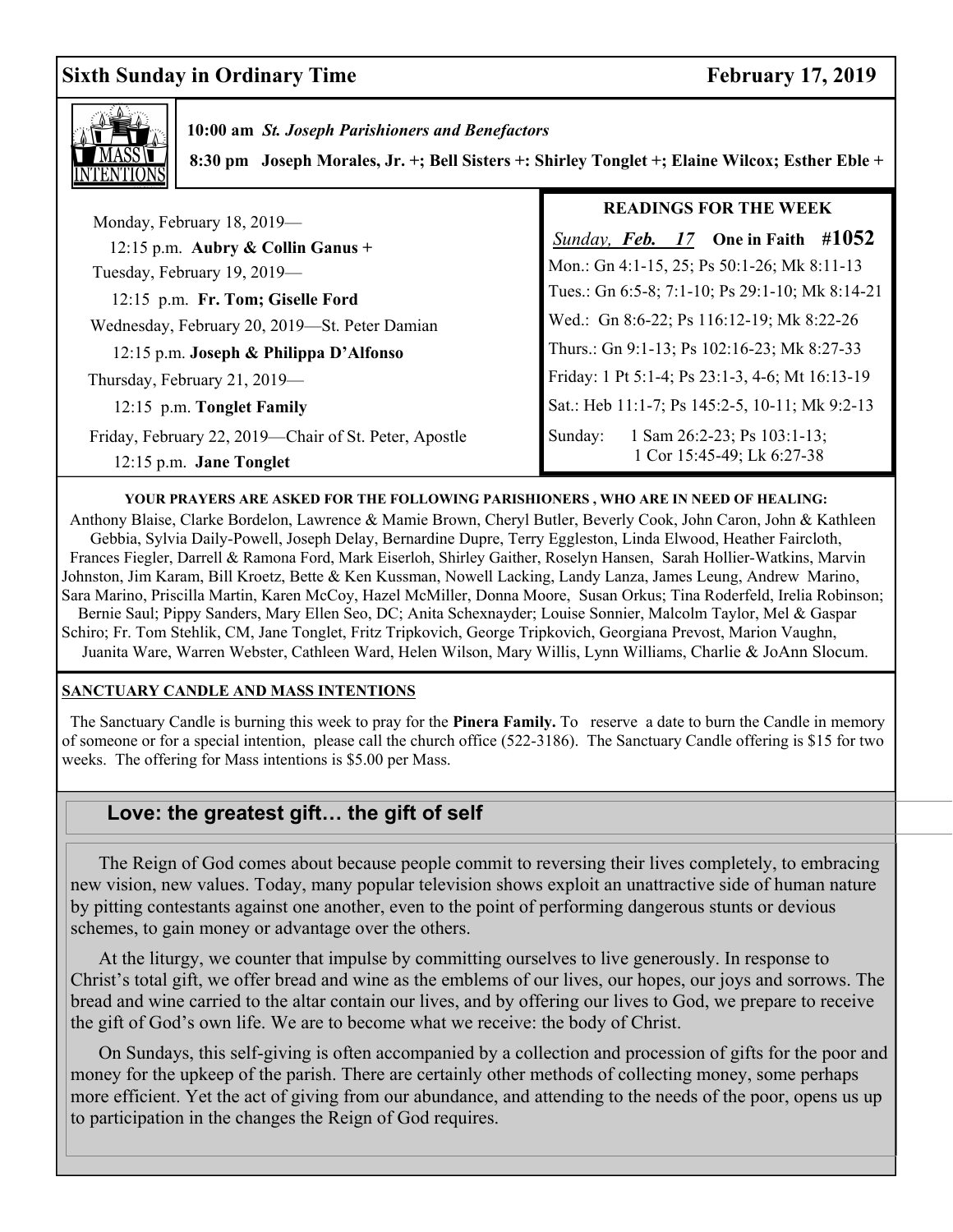"Blessed are you who are poor, for the kingdom of God is yours." *— Luke 6:20*

*PARISH CALENDAR*  18 Feb. *Monday,* **St. Joseph Altar Meeting 6:30 pm**  24 Feb. *Sunday,* **Children's Liturgy 10 am & 8:30 pm** **TREASURE & STEWARDSHIP**

 **Sunday, February 10….….....\$ 4,658.00** 

*Thank you for your generosity!* 

**Mentors for Marriage Preparation** Training for marriage preparation mentor couples for the *In Home Marriage Preparation* program written by Jan and Lloyd Tate will be Saturday, February 23, 2019, at St. Rita Catholic Church in Harahan from 8:30 AM - 5:00 PM. The training will be presented by the Tate's, and the cost is \$125 per couple. If you are interested in this ministry, please talk to Fr. Tom. Couples can either register themselves or be registered by their parish at the following link: https://nolacatholicfla.regfox.com/in-home-marriage-prep-trainingfebruary-23-2019. The parish can cover the registration cost.

**Advocates for people with disabilities** A formation workshop for parish disability advocates will be held on May 4, 2019, 9:00-12:00 at Transfiguration of the Lord Parish Gym. The speaker will talk about Building Parish-Wide Support for Your Disability Ministry and Defining Disability and Identifying Appropriate Outreach Strategies. Speak with Fr. Tom if you would like to serve as a St. Joseph advocate.



# **Pope Francis'** *February* **Intention Human Trafficking**

For a compassionate assistance for the victims of human trafficking, of enforced prostitution, and of violence.

# **Congratulations:**

to the Recently Baptized:



 *Azrael Alexander Baggett Jacob Davis Ferguson* 

**CHARTER FOR THE PROTECTION OF CHILDREN AND YOUNG PEOPLE**

In response to the Charter for the Protection of Children and Young People from the United States Conference of Catholic Bishops, the Archdiocese of New Orleans continues to make the Hot Line available for anyone who has been hurt or sexually abused by anyone who works for the Church. The Hot Line continues to be available; the number is (504) 522-5019. In continuing our commitment to support and to heal, we invite and encourage individuals who have been hurt or sexually abused recently or in the past by clergy, religious or other employees of the Archdiocese to call our Hot Line and your message will be received confidentially by a mental health professional. Anyone can make a direct call during regular business hours to the Victims' Assistance Coordinator at (504) 861-6253.

#### **TODAY'S READINGS**

**First Reading** — The one who trusts in the LORD is like a tree planted beside the waters (Jeremiah 17:5-8).

**Psalm** — Blessed are they who hope in the Lord (Psalm 1).

**Second Reading** — Christ has been raised from the dead, the firstfruits of those who have fallen asleep (1 Corinthians 15:12, 16-20).

**Gospel** — Blessed are you who are poor, hungry, weeping. Woe to you who are rich, filled, laughing (Luke 6:17, 20-26).

#### **BLESSED**

 When we think of the word "Beatitude" we think of today's discourse from Luke's Gospel, or the more familiar one from Matthew (which begins "Blessed are the poor in spirit . . . "). Actually, beatitudes occur throughout the prophets and Gospels. Today in Jeremiah (with an echo in the psalm) we hear, "Blessed is the one who trusts in the Lord" (Jeremiah 17:7). Following his resurrection in John's Gospel, Christ proclaims, "Blessed are those who have not seen and have believed" (John 20:29). The evangelists placed these sayings throughout the Gospels as short reminders about the characteristics that one will find in a follower of Christ, characteristics that will help spread the Good News in this life and lead to eternal blessings in the next. In Latin, the saints are called the *Beati*, the "Blessed," for they are the ones who lived the "blessed" life as described by Jesus throughout the Gospels. How blest are we, when we also strive to make our own days a living beatitude!